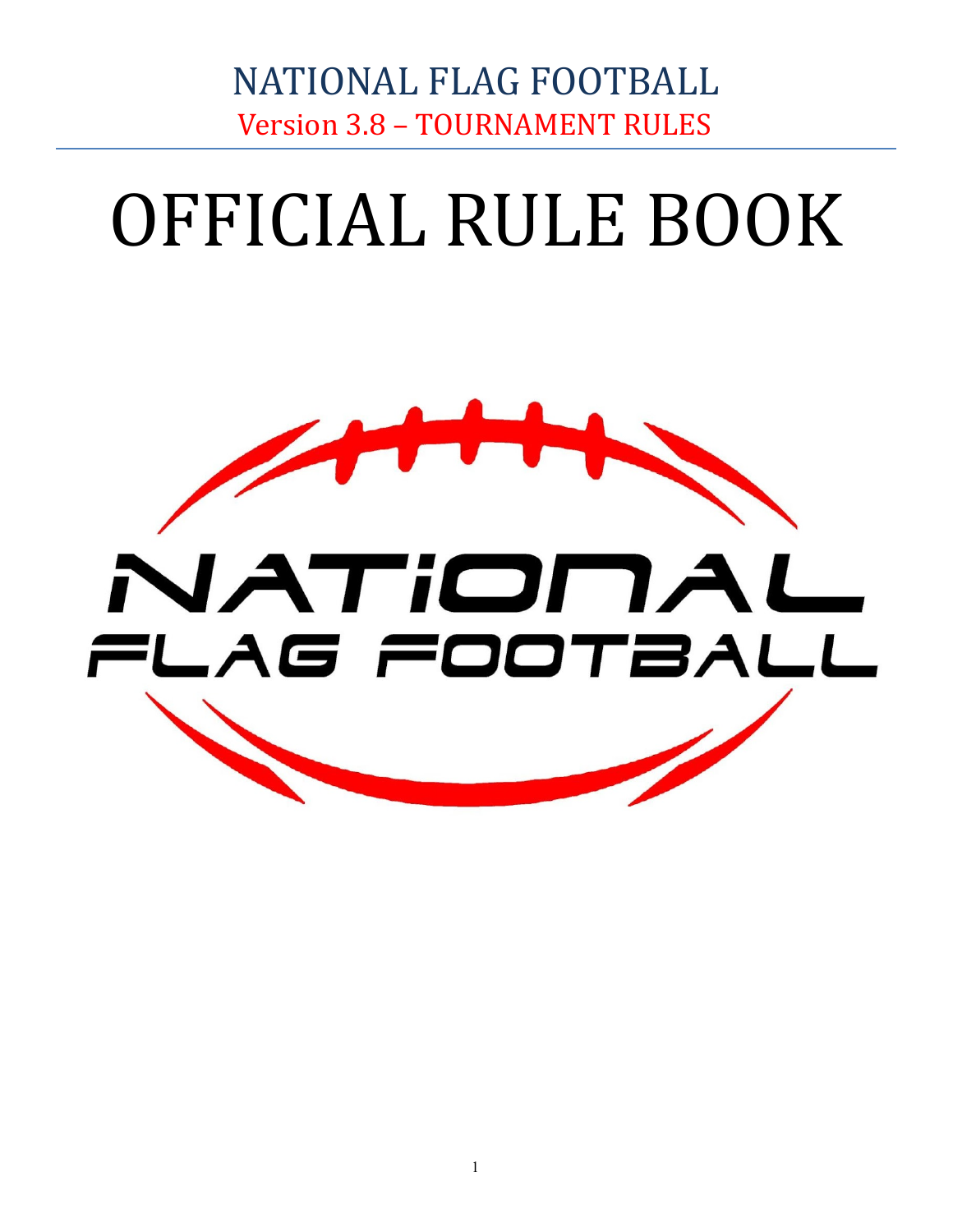### TABLE OF CONTENTS

| <b>TABLE OF CONTENTS</b>             | $\overline{2}$ |
|--------------------------------------|----------------|
| <b>FORMAT</b>                        | 3              |
| PLAYER ATTIRE                        | 3              |
| <b>DIVISIONS</b>                     | 3              |
| <b>EQUIPMENT - BALLS &amp; FLAGS</b> | 3              |
| <b>COACHES</b>                       | 3              |
| <b>POSSESSIONS</b>                   | 3              |
| <b>FIELD SET UP</b>                  | 4              |
| <b>GENERAL OFFENSE</b>               | 5              |
| PASSING GAME                         | 5              |
| <b>RECEIVING GAME</b>                | 5              |
| <b>RUNNING GAME</b>                  | 5              |
| <b>GENERAL DEFENSE</b>               | 6              |
| FLAG PULLING / GUARDING              | 6              |
| <b>INTERCEPTIONS</b>                 | 6              |
| <b>NO RUN ZONES</b>                  | 6              |
| RUSHING OF THE QUARTERBACK           | 6              |
| <b>INADVERTENT WHISTLE</b>           | 7              |
| <b>DEAD BALLS</b>                    | 7              |
| <b>SCORING</b>                       | 7              |
| <b>EXTRA POINTS</b>                  | 7              |
| <b>SAFETIES</b>                      | 7              |
| TIME SITUATIONS                      | 7              |
| <b>FORFEITS</b>                      | 7              |
| <b>OVERTIME</b>                      | 8              |
| PROTEST RULE                         | 8              |
| <b>GENERAL PENALTY INFORMATION</b>   | 8              |
| WARNINGS                             | 8              |
| <b>OFFENSIVE PENALTIES</b>           | 8              |
| <b>DEFENSIVE PENALTIES</b>           | 9              |
| <b>EJECTIONS</b>                     | 9              |
| SPORTSMANSHIP                        | 10             |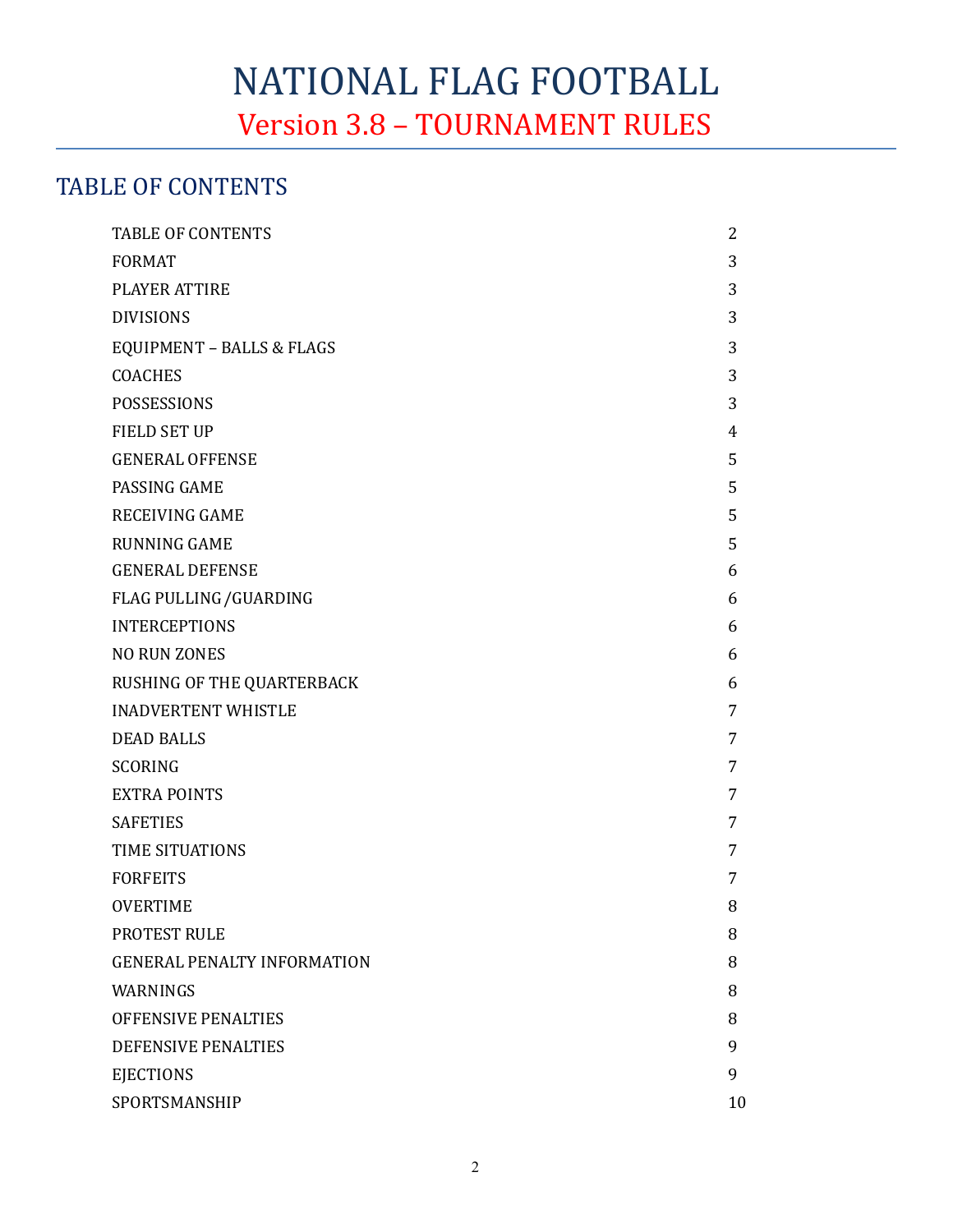#### FORMAT

- The game is played with five (5) players. However, a minimum of four (4) players must be on the field always.
- A player may only appear on one roster per division.
- If a player is found playing on a team illegally, the coach, illegal player, and/or team may be removed from the event.

#### PLAYER ATTIRE

- Players must provide light and dark shirts or jerseys.
- Players are designated as home or away based on the schedule. During bracket play, the highest seed will be the home team.
- The away team will wear the light side of the shirt/jersey and the home team will wear their dark side.
- Players are required to wear protective mouthpieces during game play.
- Shirts/jerseys must be tucked in always. If a shirt/jersey is hanging out, flag guarding may be called.
- Molded and screw-in cleats are permitted. No metal cleats are allowed.
- No jewelry, or hand warmers are permitted during the games. Hats with a brim, may be worn backwards only.
- Officials will dry off a ball upon request. Towels are not permitted on the waist of players.
- Shorts and pants cannot have open pockets. All open pockets must be taped.

#### AGE DIVISION AND STRUCTURE

- Our tournaments host both Competitive and Recreational division's of play.
- Our age cutoff for our events is January 1st of the current year. Meaning birth year will now determine a players eligible division.
- Our exclusive NFF ONLY division will use current school year grades when determining playing divisions.
- Lombardi Division includes 5U and 6U divisions.
	- o Our NFF Only Division will use Lombardi division rules for all 1st grade and younger participants.
- Shula Division includes 7U and 8U divisions.
	- o Our NFF Only Division will use Shula division rules for all 2nd 3rd grade participants.
- Madden Division includes 9U and older divisions.
	- o Our NFF Only Division will use Madden division rules for all 4th grade and older participants.

#### EQUIPMENT – FLAGS & BALLS

- Teams are required to bring their own flags. If you do not have flags, we have them available for purchase, but they must be pre ordered through our event ofice. Flags are \$10 each.
- Flags must be NFL FLAG sanctioned. Only yellow, green, red or blue flags are allowed.
- Team shorts and flags cannot be the same color. If your flags are blue, you cannot wear blue shorts or pants.
- The official balls listed below are to be used for tournament play. If you have a ball that is the regulation size or larger, then it may be used. Balls may be purchased at the tournament for \$15 each.

Lombardi Division (6U and younger): FRANKLIN – AIR TECH or MINI (9 INCH) Shula Division (8U and younger): WILSON – WTF 1523 (NFL FLAG "Junior" BLUE BALL) Madden Division (9U and older): WILSON – WTF 1305 (NFL FLAG "Intermediate" BROWN BALL)

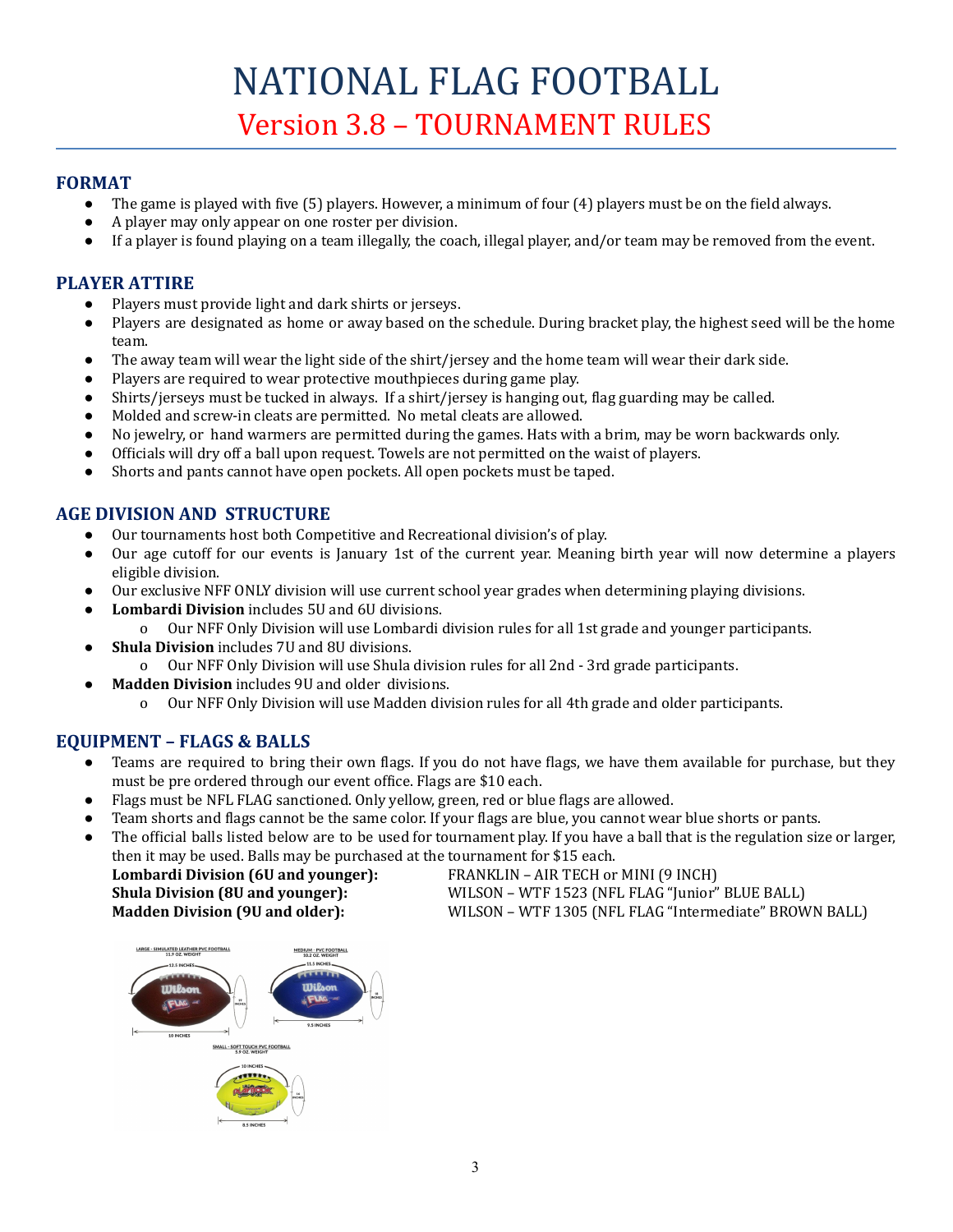#### **COACHES**

- Teams may ONLY have 3 coaches. These coaches must be identified on the team roster to be an official coach.
- All coaches, both offensive and defensive, must move to the **sidelines** prior to the snap of the ball.
- **Exception: Lombardi and 6U division coaches** may remain on the field during a play on **offense only**.
- Coaches are responsible for having a rulebook, knowing their schedule, and cleaning up their sideline.

#### **POSSESSIONS**

- A coin toss determines which team takes irst possession of the ball. The designated away team for the game will call the coin toss. The winner of the toss has the option to begin on offense or defense. The team that begins on offense in the irst half will begin on defense in the second half. The loser of the coin toss will choose which goal to defend.
- Teams switch directions at the beginning of the second half.
- For each possession the offense has **three downs** to obtain a first down at midfield, if midfield is obtained, the offense then has three more downs to reach the end zone. There are NO fourth downs in Tournament Play.
- A first down is only obtained one of two ways; the offense reaches midfield within three downs or a defensive penalty occurs with the result being an automatic first down.
- If the offense fails to reach midfield or fails to reach the end zone within three downs, the result is a turnover.

#### FIELD SET UP

- The field is roughly 64 yards in total length by 25 yards in total width. Some field modifications may exist.
- Teams must choose opposite sides of the field to watch the game. Exceptions: Games that are played on the turf field may require parents to view the games from the end zones.
- Most possession changes will start at the offensive team's 5-yard line. **Exception:** Interceptions.
- A 5-yard (15 feet) buffer zone is in place during all games. This buffer zone surrounds the playing field. This zone assists in maintaining the safety of our players and spectators during game play. Only coaches and players of the current game, as well as league personnel are allowed within this zone during the game. Coaches are asked to assist us with the enforcement of this rule. This may be enforced by a delay of game or too many men on the field penalty.

#### The Field Dimensions

. 50 yards long x 25 yards wide with 7 yard end zones.

. Total length of the field is 64 yards.

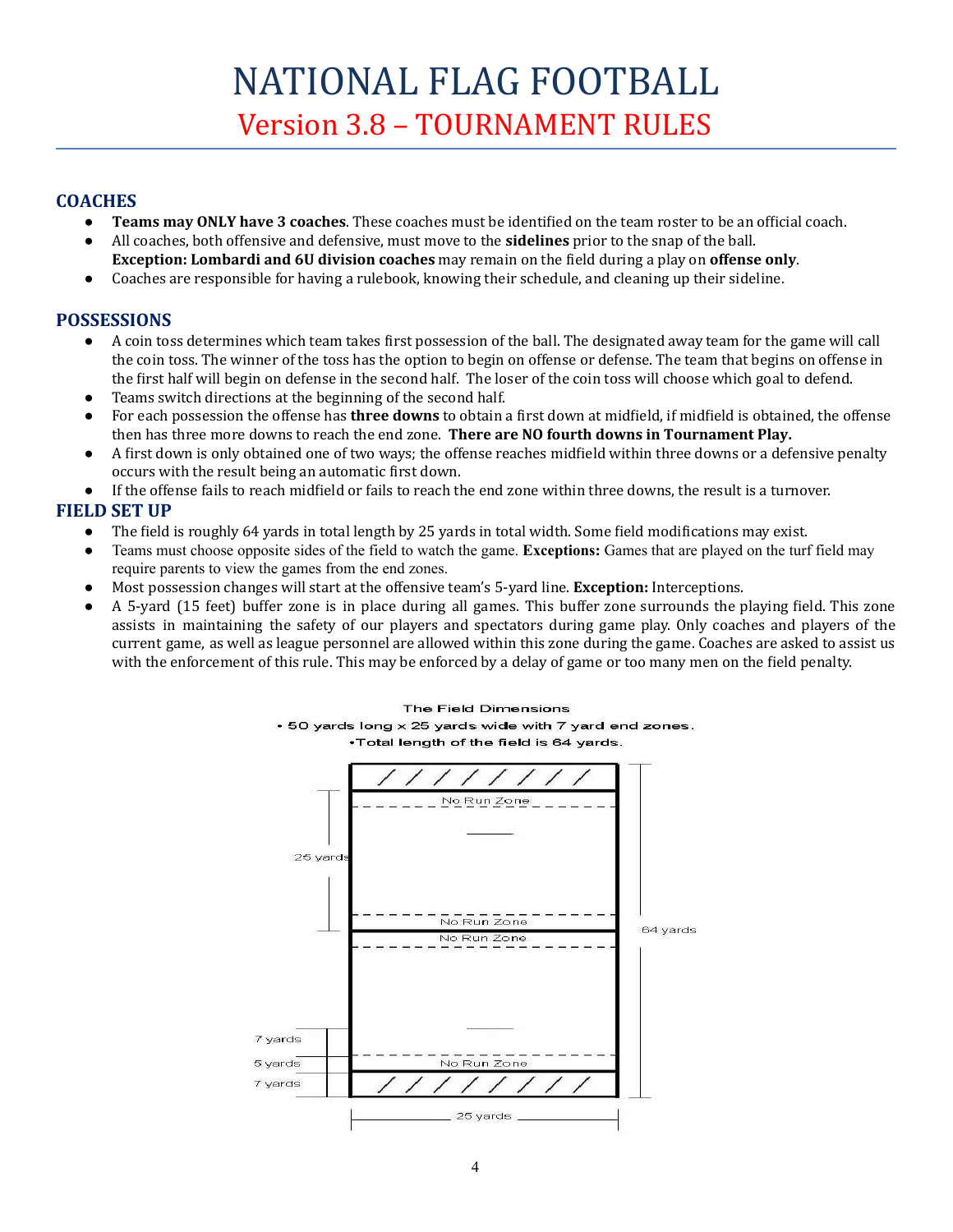#### GENERAL OFFENSE

- NO INTENTIONAL CONTACT of any kind is permitted.
- Downfield blocking is illegal. Any offensive player who continues running AND impedes the progress of a defensive player who is attempting to pull the ball carrier's lag will be called for illegal blocking. However, a player running down field on the opposite side of the field that has nothing to do with the play will not be called.
- All offensive players must start with their mouth pieces in, shirts/jerseys tucked in, flag belts on, and flags properly secured at the hips of each player.
- The ball must be snapped between the center's legs to start a play. Shotgun snaps are allowed.
- There is a 30-second huddle clock, which starts once the line of scrimmage is marked and the ball is spotted.
- Only one player is allowed in motion at a time. All motion must be parallel to the line of scrimmage and no motion is permitted towards the line of scrimmage. A motion player does NOT need to stop, prior to the snap of the ball.
- No laterals of any kind, anywhere on the field are legal.
- Spinning is permitted.
- Jumping or diving to ADVANCE the ball is illegal. However, an offensive player may jump over a defensive player on the ground to avoid a collision. Jumping or diving to catch a pass is permitted.
- The ball will be spotted at the location of where the flag was when it was separated from the belt.

#### PASSING GAME

- QB has a seven (7) second "pass clock."
- If the pass is not thrown within seven seconds, the play is ruled dead, with a loss of down. The ball is placed at the original line of scrimmage.
- If the ball is handed off, the seven-second pass rule is no longer in effect.
- Passes must be thrown from behind the line of scrimmage, including feet. Failure to comply, results in a loss of down.
- Only one forward pass per down. All passes must be forward and received beyond the line of scrimmage.

#### RECEIVING GAME

- All players are eligible to receive passes, including the QB, but only if the ball has been handed off behind the line of scrimmage first.
- A receiver must have at least one foot in bounds when making a catch.
- A receiver is down where his or her flag belt is pulled. Exception: To achieve a first down, or a touchdown, the ball carrier's flag belt must cross the plane of the first down line and/or goal line.
- If a receiver's lag inadvertently falls off, even without contact from another player, that player is ruled down at the spot the flag fell off.
- If a receiver's lag inadvertently falls off prior to receiving the ball and later in the same play catches the ball without replacing the flag, the receiver will be down immediately at the point of reception.
- If a receiver and defender both catch the ball at the same time and both retain possession to the ground, then the tie would go to the receiver, with receiver being down at the point of the tied reception.
- A receiver cannot willingly run out of bounds and then come back in bounds to catch a ball.

#### RUNNING GAME

- Only "direct" handoffs (player to player, hand to hand) behind the line of scrimmage are legal. Anyone behind the line of scrimmage can receive a handoff. A player must completely let go of the ball to be considered a legal handoff.
- There is no limit to the number of handoffs that can be performed by the offense in a single play, so long as the ball never crosses the line of scrimmage.
- The QB can run the ball only if he/she has first handed the ball off behind the line of scrimmage and then taken a "direct" handoff back from another player before the ball has ever crossed the line of scrimmage.
- The player who takes the handoff can throw the ball, if he or she does not pass the line of scrimmage irst.
- It is the responsibility of the ball carrier to avoid colliding with defenders that lie in his/her path. Unintentional contact will not be penalized, provided the ball carrier tries to avoid it. Failure to attempt to avoid contact with a defender (charging) may be penalized. Intentional contact will not be tolerated, and may also result in an unsportsmanlike conduct penalty, and/or player ejection.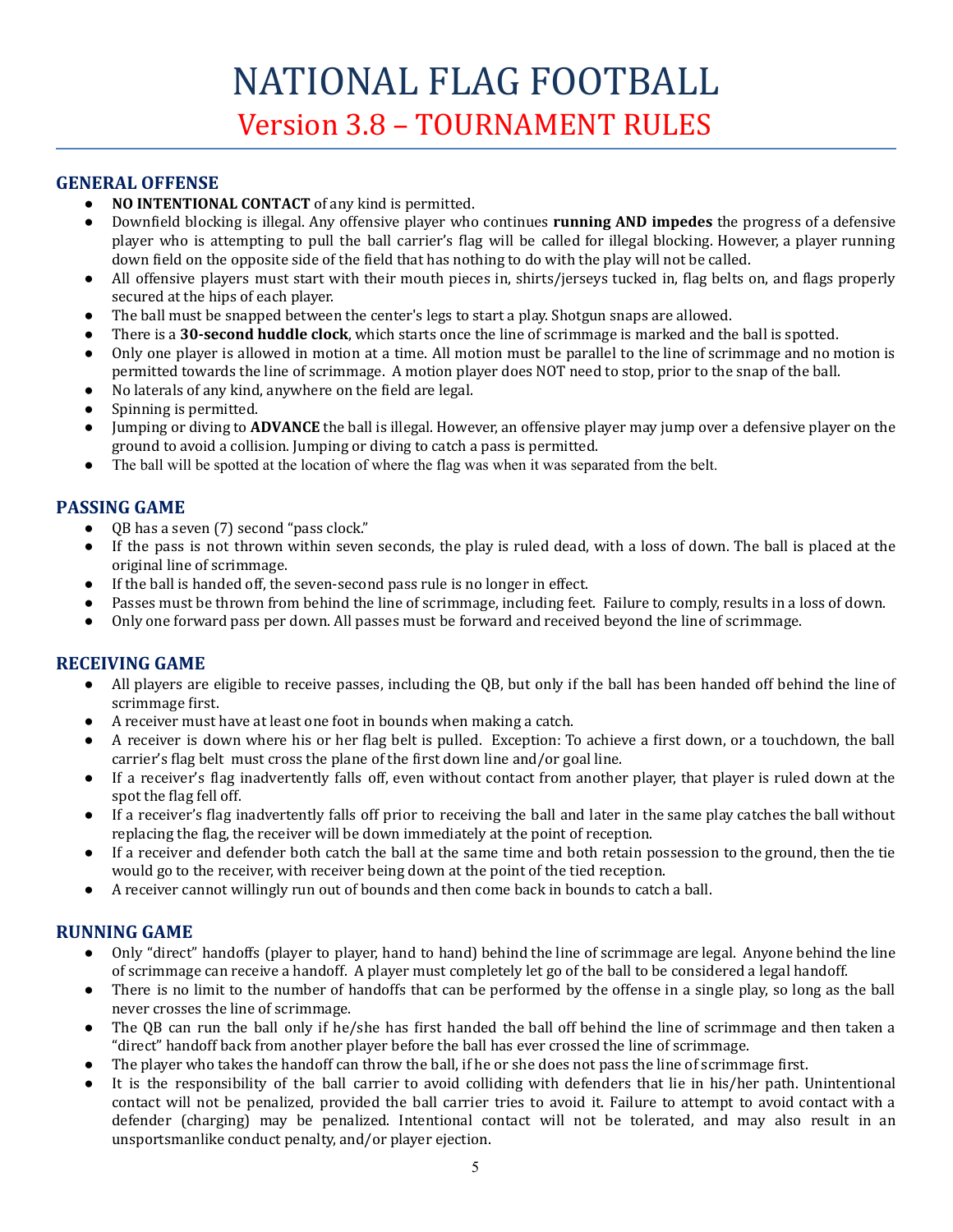#### GENERAL DEFENSE

- NO INTENTIONAL CONTACT of any kind is permitted.
- Defensive players cannot pass the line of scrimmage, until the ball is handed off.
- Defenders must only attempt to grab an offensive players flags when trying to get them down.
- If a defender attempts to pull an offensive player's flags and inadvertently grabs their jersey, the defender must immediately and completely release the jersey before they can reattempt to pull the lag. Failure to do so will result in a holding penalty.
- All defensive players must give the offense a one-yard cushion prior to the snap of the ball.

#### FLAG PULLING/GUARDING

- Flag Guarding is an attempt by the ball carrier to obstruct the defender's access to the flags by stiff arming, dropping the head, hand, arm, or shoulder or covering the flags with the football jersey.
- A legal flag pull takes place when the ball carrier is in full possession of the ball.
- Defenders can dive to pull flags, but cannot tackle, hold or run through the ball carrier when pulling flags.
- It is illegal to attempt to strip or pull the ball from the ball carrier's possession at any time.
- A defensive player may not intentionally pull the flags off a player who is not in possession of the ball.
- The flag belts (not the flags themselves) must be secured to ensure they do not hang appearing to be a flag. If the belt is hanging, flag guarding may be called.
- $\bullet$  Shirts/jerseys must be tucked in always. If a shirt/jersey is hanging out, flag guarding may be called.

#### INTERCEPTIONS

- Interceptions are returnable but not on conversions after touchdowns.
- You cannot return an interception during overtime. The play will just result in a loss of possession.

#### NO RUN ZONES

- "No Run Zones" are only enforced in the Madden and 9U+ Divisions.
- "No Run Zones" are designed to avoid short-yardage situations.
- "No Run Zones" come into effect only when the offensive team is approaching a first down or the end zone. Exception: If the offensive team has already achieved a first down, but has been pushed back into a "No Run Zone", then the "No Run Zone" is no longer in effect.
- Whenever within the "No Run Zone" the offense must pass.
- If a run play occurs while inside the "No Run Zone", the play is immediately dead with the consumption of a down.

#### RUSHING OF THE QUARTERBACK

- You may only rush the quarterback in the Madden and 9U+ Divisions.
- The rush marker will be designated by the referee seven yards from the line of scrimmage.
- Any number of players may rush the quarterback if they are beyond the rush marker at the time the ball is snapped.
- If the offense draws the rusher(s) to jump the seven-yard marker prior to the snap of the ball, that rusher(s) CANNOT rush during that play. However, any other defender that is seven yards back may rush instead. Jumping the rush is not a penalty until the rusher crosses the line of scrimmage prior to the hand off or passed ball.
- The rusher must take an angled path to the QB. If this path is crossed AND contact is made involving the rusher and any offensive player, than an offensive impeding penalty will be assessed.
- Once the rusher angle is set, he/she cannot change their path to the QB. If the path is changed, they will lose right of way privileges. This means that if any contact is made, it will be called against the initiating player.
- The rusher CANNOT run straight into the center. The center has the right away so long as the center remains in his/her original spot at the time the ball was snapped.
- If contact is made with the center by the rusher who has not taken an angle to the quarterback, a defensive impeding penalty will be assessed.
- Players not rushing the quarterback may defend the line of scrimmage.
- The rusher may attempt to block the pass, but it is a penalty to contact the quarterback's arm.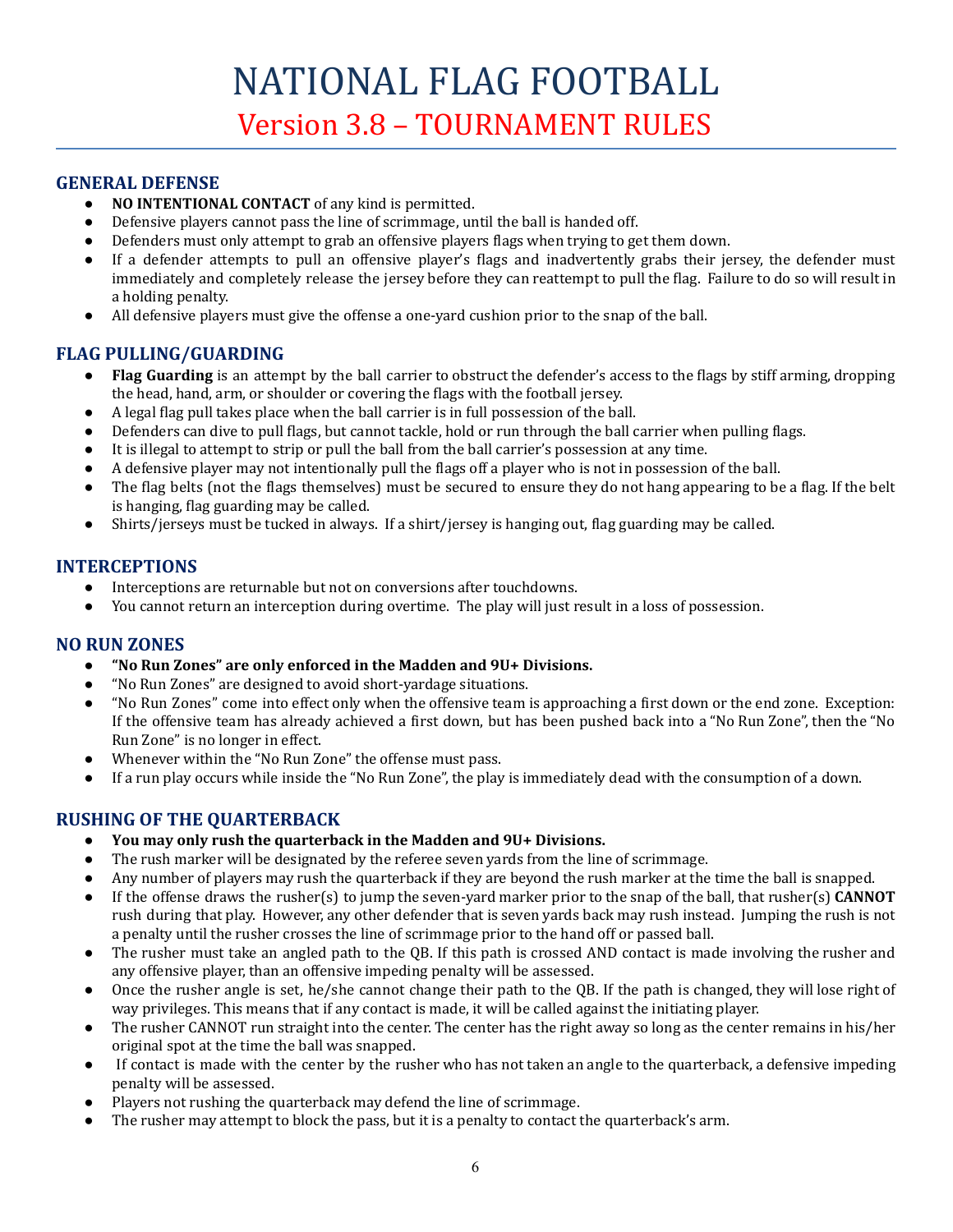#### INADVERTENT WHISTLE

- If there is an inadvertent whistle during a play, the offense has the choice of either the result of the play at the point the whistle was blown or replaying the down.
- If there is an inadvertent whistle during a passing play and the ball is in flight, the down is replayed.
- The half or game can not end of an inadvertent whistle. This would be an untimed down.

#### DEAD BALLS

- A play is ruled dead when the ball carrier's lag is pulled, the ball carrier's lag inadvertently falls off, the ball carrier steps out of bounds, any part of the ball carrier's body other than hands touch the ground, the ball carrier lets the ball hit the ground, a penalty occurs, QB runs out of time or after a touchdown or extra point is scored.
- There are no fumbles. The ball is spotted where the ball hits the ground, unless the ball carrier loses control of the ball moving forward. It will be placed where the carrier's feet are when possession is lost.

#### SCORING

● A touchdown is equivalent to 6 points.

#### EXTRA POINTS

- Following a touchdown, the offensive team is given an opportunity to score an extra point.
- 1 Extra Point is attempted five yards out from the goal line. This is a "NO RUN" zone in the Madden and  $9U<sup>+</sup>$ Divisions.
- 2 Extra Points is attempted 12 yards out from the goal line.
- An interception on an extra point will result in a failed attempt.

#### SAFETIES

- A safety occurs when one of the following happens; the QB or ball carrier is downed in his/her end zone, the QB or ball carrier runs out of bounds inside his/her end zone, the quarterback or ball carrier fumbles the ball in his/her end zone, a bad snap resulting in the ball landing in offensive end zone, and an offensive penalty occurring inside the offensive end zone.
- If a safety occurs, the team that scored the safety will be awarded 2 points and will receive the ball on their 5-yard line.

#### TIME SITUATIONS

- The referee may stop the clock at their own discretion.
- Each team is allowed one 60-second timeout per half.
- Timeouts do NOT carry over into the next half.
- Games are played with two 14-minute halves and a two-minute half-time.
- The clock will automatically stop at the one-minute warning of the second half only if the score of the game is within an 8-point differential.
- The clock will also stop during final minute of the second half of an 8-point game, to set the puck(s), for an incompletion, out of bounds, an extra point attempt, a penalty, a change of possession, when a first down is obtained.
- A Mercy is declared once a 35-point differential has been obtained. The game is officially declared over, a maximum of 35 points will be listed for the point's differential.

#### FORFEITS

- To keep games on time, teams arriving more than ten minutes later than their originally scheduled start time will forfeit the game unless coming directly from a different ield at the tournament.
- Event Liaison not field official will make that determination.
- Teams are required to have a minimum of four players to play a game; if a team is unable to field at least four players the game will be forfeited.
- A forfeit will result in a 21-0 result.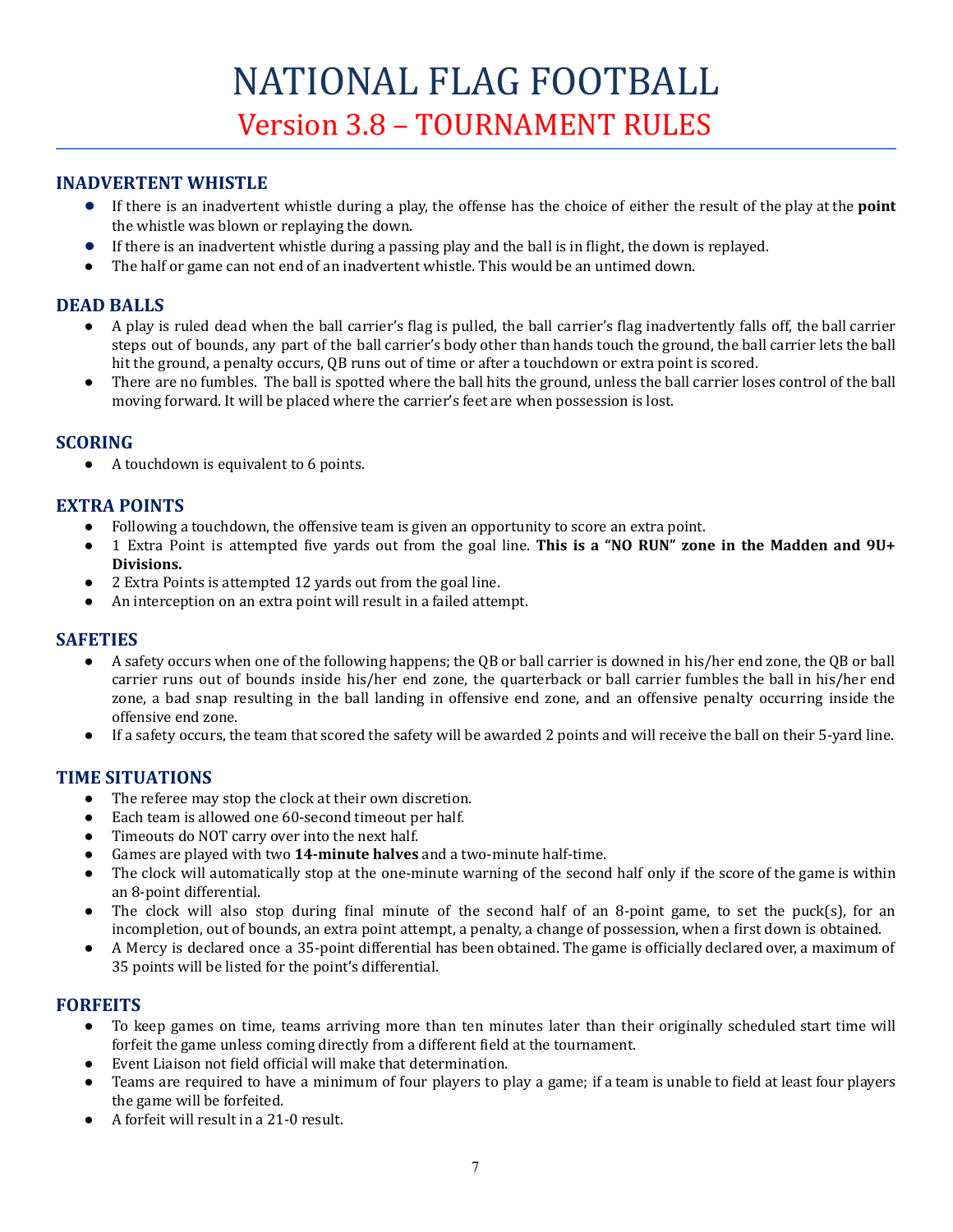#### **OVERTIME**

- There is no overtime in Round Robin Play.
- If the score is tied at the end of regulation during Bracket Play, teams move directly into overtime.
- Coin toss determines possession. The team that did not call the opening coin toss will call the overtime coin toss.
- The team that wins the coin toss has the choice to take the ball first, or defend first,
- Each team will have the option to go for a one or two point conversion. Both teams will drive into the same endzone.
- If an interception occurs the play is dead and a change of possession will occur.
- If both teams are forced to go into a second overtime, both teams must go for two.
- The games will be scored as the actual score of the game.

#### PROTEST RULE

• A coach has the right to protest one rule interpretation per game. The head coach MUST have a **copy of the rules** present and call a "Protest Time Out". The protest must take place before the next play is started. The official must stop the clock and read the rule in question. If no agreeable solution is determined, then an event liaison may arbitrate and will have the inal say. If a team protests a rule interpretation and is proven wrong, the team will be charged a timeout. If the team doesn't have a timeout then that team will be penalized for delay of game. Note; you can not protest a judgement call. A judgement call is at the officials discretion.

#### GENERAL PENALTY INFORMATION

- Only head coaches may approach the referee. Judgment calls cannot be argued.
- A game or half will not end on any accepted live ball defensive penalty or inadvertent whistle.
- Any offensive penalty in your own end zone results in a safety (2 points).
- A second defensive penalty on an extra point, will equate to the number of points the offensive team was attempting and be awarded.

#### WARNINGS

● At the official's discretion a warning may be given in place of a penalty to a player or coach for any of the stated rules. Coaches and players should not expect to receive more than one warning if any.

#### OFFENSIVE PENALTIES - 5 Yards from Line of Scrimmage and Loss of that Down

- False start
- **Offsides**
- Illegal motion
- Offensive impeding
- Delay of game
- Coach interference (remaining on the field during a play, exception: Lombardi Division may have 1 coach)
- Attempting to run from a "No Run Zone"
- Offensive pass interference
- Too many players on the field
- Improper equipment (equipment tampering, lack of mouth guard, pants or shorts with pockets, jersey untucked, illegal cleats, missing or improperly placed flags)

#### OFFENSIVE PENALTIES - 5 Yards from the Spot of Infraction and Loss of that Down

- Flag guarding
- Illegal ball advancement (jumping or diving to advance the ball, laterals)
- Intentional contact (blocking, charging, tackling, tripping, pushing, holding, obstructing, stiff arming)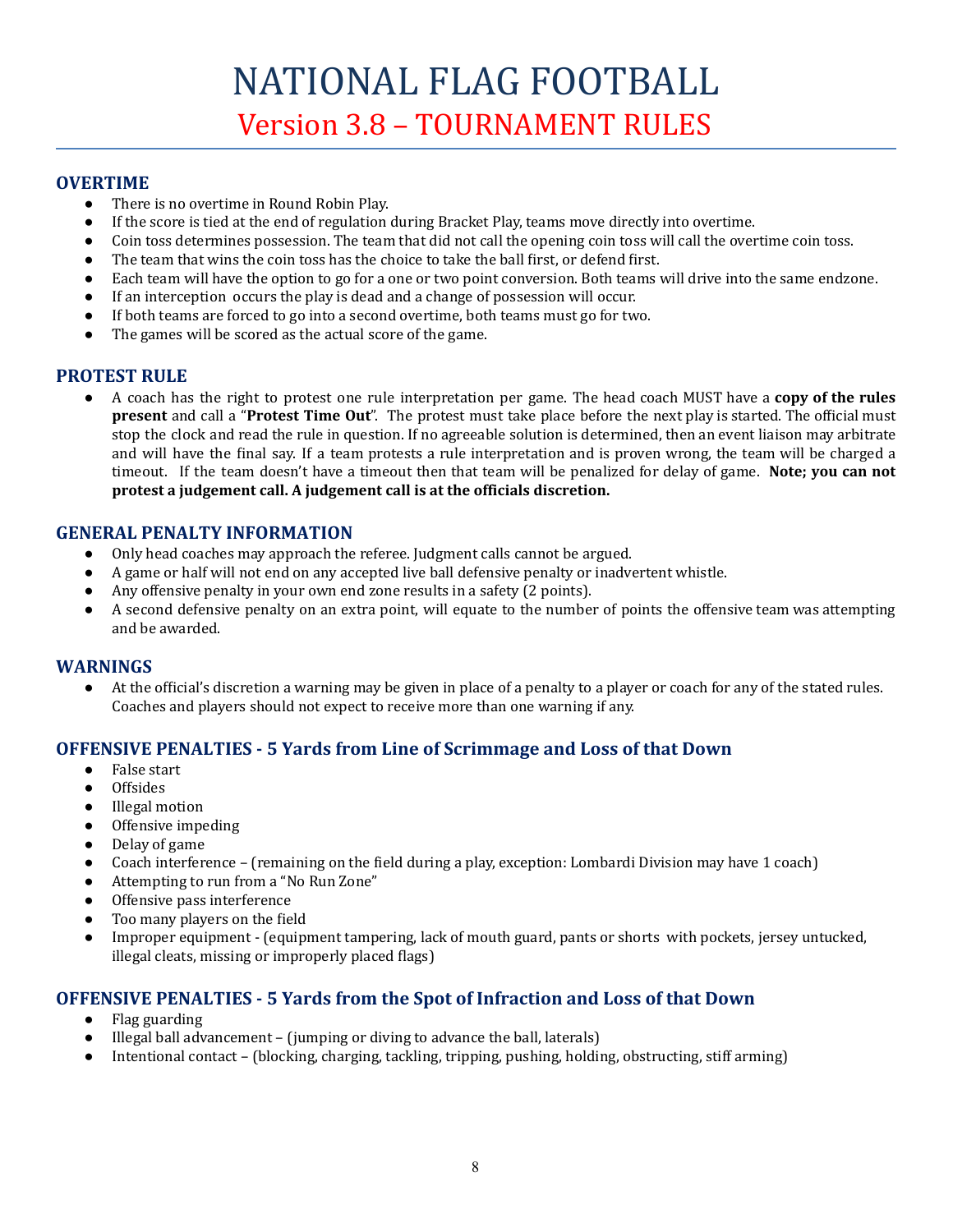#### DEFENSIVE PENALTIES - 5 Yards from the Line of Scrimmage, Automatic First Down

- Roughing the passer
- Intentionally removing a receiver's flag belt before he/she contacts the ball
- Illegally rushing the quarterback
- Too many players on the field
- Coach interference (remaining on the field during a play)
- Improper equipment (equipment tampering, lack of mouth guard, pants or shorts with pockets, jersey untucked, illegal cleats, missing or improperly placed flags)

#### DEFENSIVE PENALTIES - 5 Yards from the Spot of Infraction, Automatic First Down

- Defensive Pass Interference
- Intentional contact (blocking, charging, tackling, tripping, pushing, holding, obstructing, stiff arming)

#### UNSPORTSMANLIKE CONDUCT -

- FOUL PLAY WILL NOT BE TOLERATED!
- If the field monitor or referee witnesses any acts of intentional tackling, elbowing, cheap shots, blocking or any unsportsmanlike act, the game will be stopped and the player will be ejected from the game. The decision is made at the referee's discretion. No appeals will be considered.
- Offensive or confrontational language is not allowed. Oficials have the right to determine offensive language. If offensive or confrontational language occurs, the referee will give one warning. If it continues, the player or players will be ejected from the game.
- Players may not physically or verbally abuse any opponent, coach or oficial.
- Ball-carriers MUST make an effort to avoid defenders with an established position.
- Defenders are not allowed to run through the ball-carrier when pulling flags. 6
- Fans must also adhere to good sportsmanship as well:
	- Yell to cheer on your players, not to harass oficials or other teams.
	- Keep comments clean and profanity free.
	- Compliment ALL players, not just one child or team.

#### DEFENSIVE UNSPORTSMANLIKE CONDUCT- 15 Yards from End of Play, Automatic First Down OFFENSIVE UNSPORTSMANLIKE CONDUCT- 15 Yards from Line of Scrimmage and Loss Of Down

#### **EJECTIONS**

- Flagrant Unsportsmanlike Conduct or Personal Fouls (Tackling, Pass Interference, and Charging)
- Intentionally Tampering with Equipment
- **Bad Sportsmanship**
- At the official's discretion, a player, coach, or fan may be ejected from the field for unsportsmanlike conduct or any flagrant violation of the rules. To eject a player, coach or a fan the referee will call an official's time out and get an event liaison PRIOR to making this call.
- Any person ejected will be asked to leave the ield before play resumes. If an ejected player/fan/parent does not leave the ield, a delay of game penalty will be called and will continue to be called until the situation is addressed.
- Any person ejected may be put on probation with possible suspension, depending upon the severity of incident.
- National Flag Football will have full discretion when imposing penalties.
- Any person ejected may be asked to leave the event premises.